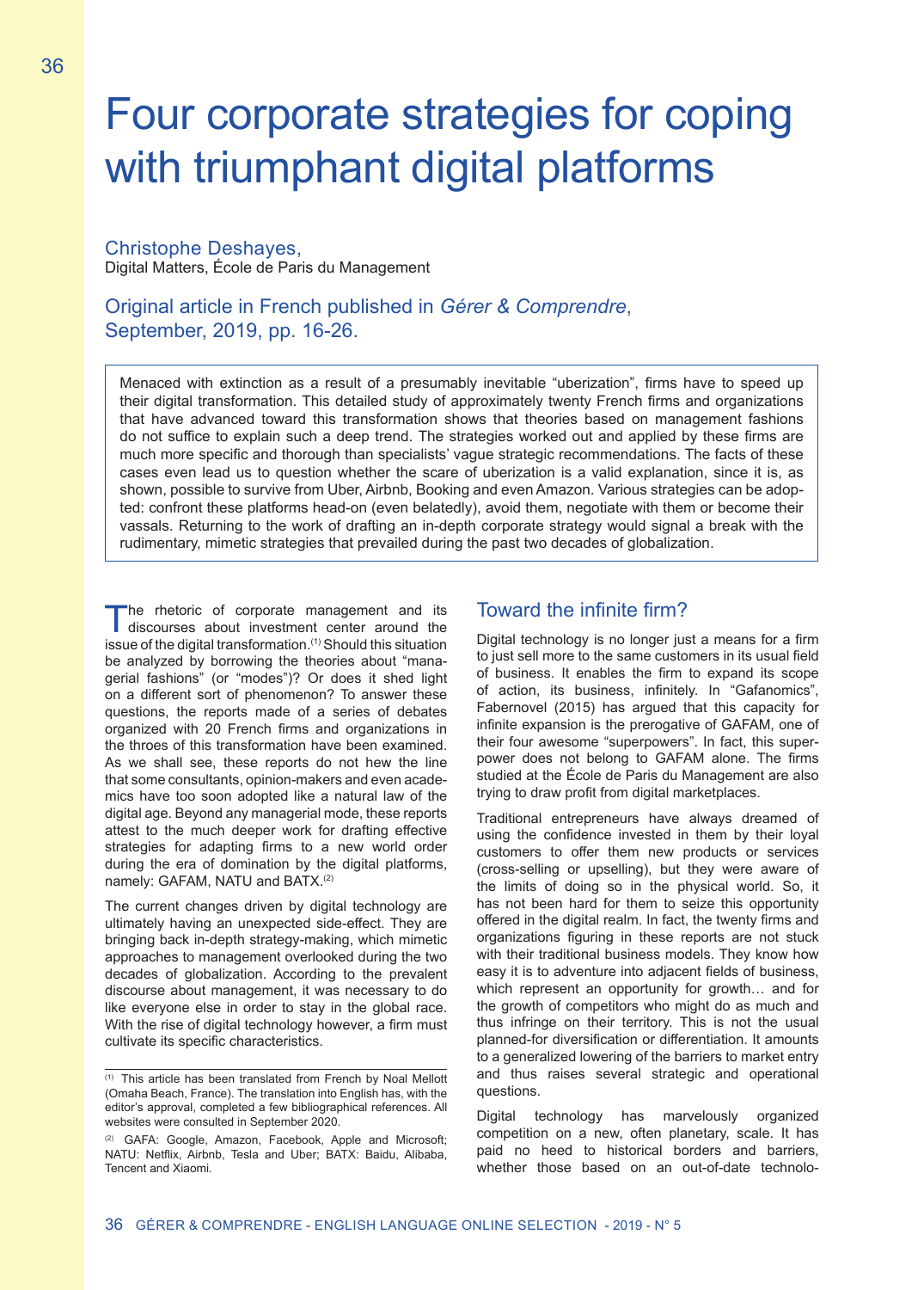## **Methodology**

It is not easy to rationally explain why the phrase "digital transition/transformation" has met such success in managerial circles. The initial reaction is to place this phenomenon in the category of "*management fashions*" (ABRAHAMSON &FAIRCHILD 1999) or "*managerial modes*" (MIDLER 1986), an approach that suggests, by analogy, that we should analyze the discourses, or rhetoric, used by management.

The material underlying this research comes from reports of meetings at the École de Paris du Management, which, for more than twenty years, has organized debates on managerial practices. For these meetings, "practitioners" from firms are, following a strict protocol, selected and invited to present their point of view, a presentation followed by a wide-ranging debate with a small group of practitioners and researchers. A report of each meeting is then written.

The research presented herein draws on the twenty reports made of a series of conferences organized from 2016 to 2018 on *Transformations numériques [Digital transformations]*. These reports reflect as faithfully as possible the discourses of twenty French firms and organizations of various sizes and in different branches of the economy. What all them share is that they have undergone a significant digital transformation. To these twenty has been added a report (made in the same conditions) of a debate organized with the national secretary of the CFDT in charge of digital technology. This exchange with a labor union representative provides a contrasting view that crosses several branches of the economy. These reports are available on the website of the École de Paris du Management (www.ecole.org), and some are listed among this article's references.

This article also borrows material from the summaries presented (in the same conditions) to researchers and several of these practitioners in early 2018 at the École de Paris du Management. This feedback vouches for the reliability of the reports.

#### The themes

This analysis has taken shape around six themes that frequently crop up in the "digital vulgate". They are presented as questions in the headings of this article. Although these questions to which the cases under examination respond do not exhaust this vulgate, they do sufficiently represent the most strategic points for evaluating whether or not a firm or organization has developed solid responses to issues along most of the axes of the digital transformation. The final heading, the only one that is not a question, is of a different sort since it presents the hypothesis backed by this article.

#### The twenty firms and organizations

Webedia (Fimalac), DINSIC (SGMAP), AXA, SoLocal, Compte Nickel, EDF, Ordre des Experts Comptables, Pernod Ricard, Lippi, Ooreka, Kamet, G7, AccorHotels, Kolibree, CFDT, Valeo, GRTGaz, Meta Consulting, Lagardère, Groupe Casino.

gy or on national regulations. A restaurant that starts home delivery extends the boundaries of its business. Although new sells are marginal at first, they might then climb considerably. Little by little, some restaurants will be drawing more income from catering than from sales on location. Specialized companies like Deliveroo have formed to help restaurants extend their scope of business. There are now even restaurants without dining rooms. By undertaking the crucial task of redefining the extent, or scope, of their market, most of the twenty firms studied herein have redesigned the purpose of their business, their promise to the world, their sales pitch. They have rushed to seize these new opportunities for growth.

A first example is Pernod Ricard, with its unique portfolio of 300 world-renown brands of liquor, each with a strong hold on the imagination of its consumers, some of whom are experts and aficionados. For Alexandre Ricard and Antonia McCahon (2017), the Ricard Group no longer simply sells alcoholic beverages; it is now a "*creator of conviviality*". What could amount to a fashionable marketing ploy refers, in fact, to very concrete strategies since the firm is now directly or indirectly involved in catering to, or even organizing, convivial gatherings. For example, it digitally tracks the movements of VIPs around the planet in order to be able to send them, at any time, the exceptional liquors, which cost several thousands of euros per bottle, that they would like to consume. Beyond this promise of service, the group has completely overhauled its organization by brand and product, a disruption for this traditional company.

SoLocal, formerly the yellow pages (Pages Jaunes), provides another example (REMY 2016). It initially sold advertising space in the popular printed version of telephone directories. It has now turned into a "partner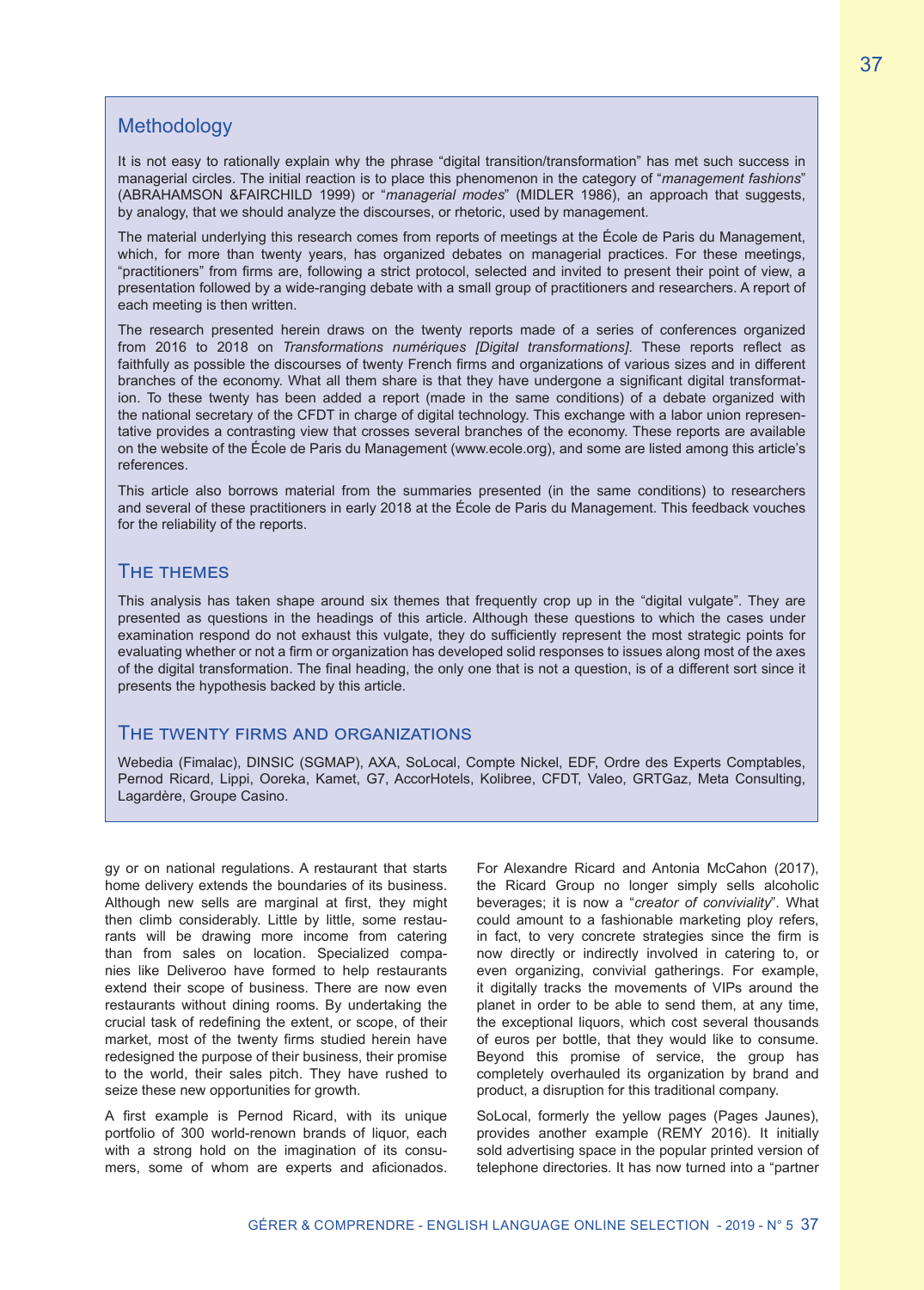of digital visibility" for brick and mortar stores, large and small, by selling, along with the usual local advertisements, digital products developed by Facebook, Google and other firms, and thus becoming a sort of marketing agency for its customers. The new promise of service is very important since Solocal is no longer a dominant media company selling advertising space but a service-provider that has to, first of all, enter into strategic partnerships with digital media of a global class — a radically different positioning of the firm on this market.

Lippi started out by selling wholesale panels for fences and gates (LIPPI 2017). This French manufacturer was probably doomed, until two brothers imposed an in-depth strategy for a digital transformation. The sales pitch, "*the free spirit*", now associated with the brand name Lippi, promises customers peace of mind by offering full solutions of security for the perimeters of their property. In this surprising turnabout, the company is also guaranteeing a quality of service to distributors and impeccable support. Its promise has been extended to very concrete products and business processes.

Like many hotels, AccorHotels sold "overnight stays" (NOWAK 2017), but it is now offering a new form of hospitality and is increasingly orienting its hotels toward their local environment via, in particular, the application AccorLocal. This app was developed following the acquisition of John Paul, a firm that offered high-end caretaker services. Once again, the company's promise of service has widened its field of action and even led to redesigning its acquisition policy.

Finally, Kolibree, the connected toothbrush on everyone's lips at the 2015 Consumer Electronics Show (SERVAL 2017), has now become a full-fledged player in oral hygiene. By entering the field of health insurance, it has potentially altered the way of paying for the device.

For strategic turnabouts of this sort, several prerequisites related to digital technology must be met. First of all, full, coherent, relevant information available throughout the organization must be provided to customers. This is usually an argument in favor of centralization. Secondly, the brand must invest massively in new digital "spaces" (social networks, websites with contents). This change can be likened to what firms experienced when television arrived, an event that marked the shift from "ads" to "commercials". Some firms, like Coca-Cola, made the shift successfully and thrived; others, like Dubonnet (the champion of vermouth during the era of printed ads), missed the boat and soon took on water.

Not only does digital technology make it possible to go faster and more efficiently expand the scope of business, it has also made all this eventually possible at a limited cost in terms of investments. Selling new products to customers without making a major investment and thus with limited risks is, for sure, a dreamed-of opportunity for any entrepreneur, not only for GAFAM.

In an economy driven by mass consumption, entrepreneurs were obsessed with economies of scale, which result from producing huge series of products on specialized machines. This source of competitive advantages led them to overlook what economists have called "economies of scope" with the possibility of creating a globally profitable business from activities that are not very profitable per unit. This can usually be achieved by increasing the rate of using the company's production capacity. With its emphasis on services, reactivity and consumer choice, the digital transformation makes economies of scope more attractive than at first sight. A taxi driver in a remote area can use downtime to deliver packages for DHL or medicine to pharmacies by simply joining different platforms at no investment cost. Digital technology can be used to, among other things, eliminate unproductive downtime and tap underused capacities. All this is, once again, evidence of the general lowering of market barriers and the expansion of the scope of business activities.

At a time when economists are worried about the indebtedness of nations and firms, the possibility of minimizing investments probably one reason why digital technology is so attractive. This is more than a passing fad; it makes us change our ideas about innovation. Innovation is now less oriented toward heavy investments, public subsidies, a technological disruption or the filing of patents; but increasingly turned toward disruptions in uses, the economic recycling of underused production capacities, or the offering of local (or even microlocal) services and solutions.

This dream of an infinitely expanding scope of business brings along several problems, economic and strategic. How much can a firm grow? How far can it expand its activities into new fields without losing its base? Will a single global player emerge in this defenseless, flatter world? Markets without entry barriers mean markets with margins that are narrow or even naught. Some pundits will see as a positive point in this situation the disappearance of rent-seeking, while others will point to the deviant effects (on innovation, for instance) as risk-taking becomes more difficult. Still others will emphasize how suddenly firms have adapted to the laws of this new marketplace, an adaptation that has invariably and concretely led to more flexibility or more precarious jobs in a gig economy.

The gradual extension of the scope of business, the breaking down of market barriers, the flattening of the world… all this naturally introduces a key player: online platforms.

## Turning firms into platforms: Do or die?

By any criterion (market capitalization, growth, the power of brands, tax optimization, etc.), digital platforms (GAFAM, BATX, NATU…) beat traditional firms. To compete with these new dominant players, what can traditional companies do but become platforms and fight face-to-face with weapons of like sort? This is Jean-Louis Beffa's (2017) advice, which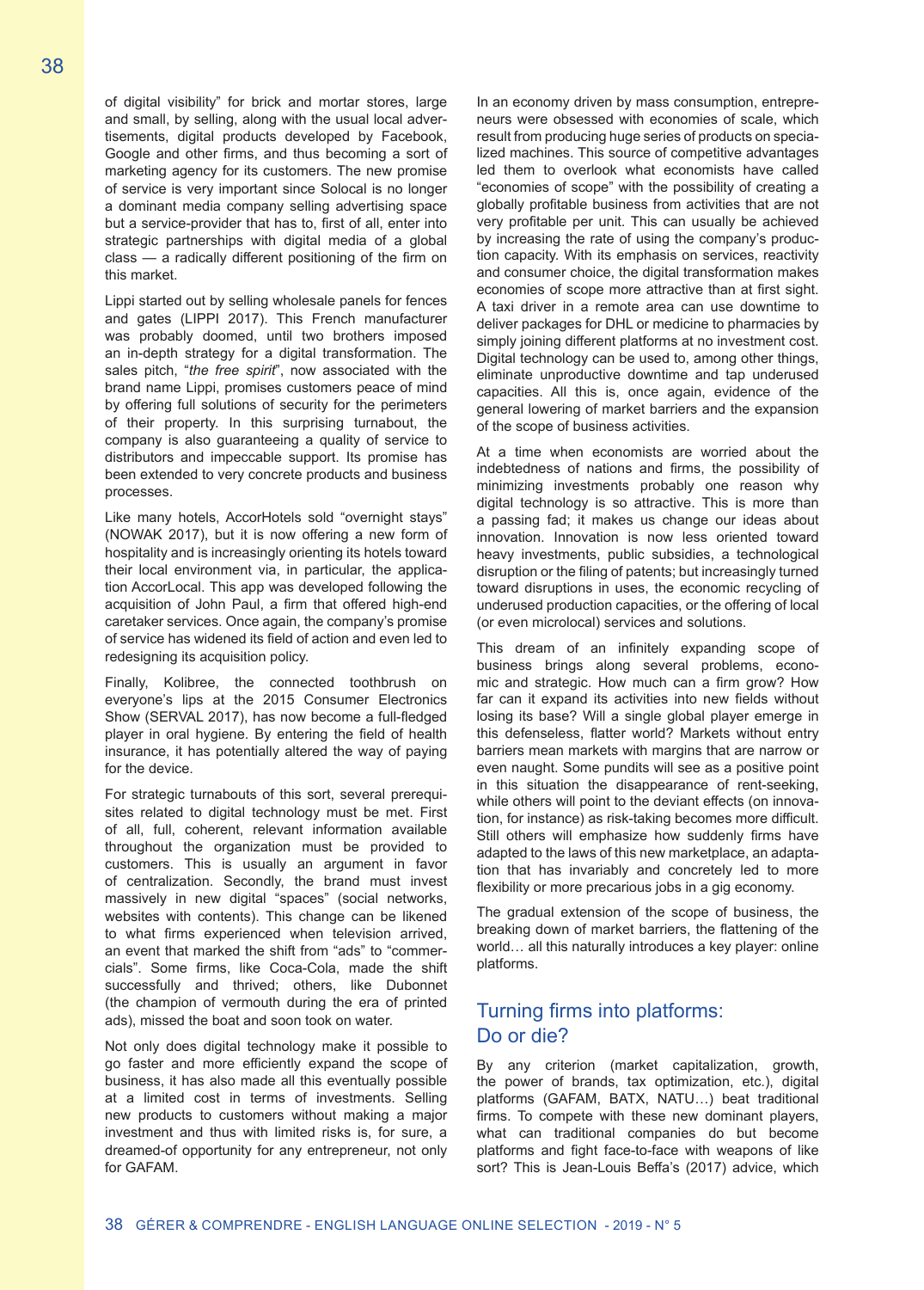can be summed up as "Become a platform; do or die!" In agreement with this, Laura Létourneau and Clément Bertholet (2017) have even proposed uberizing government services before other players do so. Given that a platform of government services has become, in France, the core of the state's digital transformation, there is no doubt but that this advice has been heard. In addition to the two general, classically recognized strategies (costs/differentiation), has a third been found?

Let us recall three particular characteristics of digital platforms. First of all, an online platform is a dematerialized marketplace. More than thirty years ago, researchers at MIT were telling us that this would be the most efficient way to organize markets (MALONE *et al*. 1986). Secondly, it is SoLoMo: social (owing to the comparison of users' opinions, which builds confidence), localized (thanks to GPS) and mobile (constantly available via mobile phones). Finally and above all, a digital platform is decompartmentalized; it causes retailers, wholesalers and even nonprofessionals to enter into competition with each other.

As the following three cases show however, the idea that becoming a platform is the only antidote against uberization is a matter of discussion.

The firm G7 is the very symbol of a uberized firm. Should it have become a platform, and would this have prevented its uberization? Nothing is less certain! G7, which is sparse with communications, was already a platform before Uber was born. It was not a taxi company but a reservation center that coordinated the activities of the 8000 self-employed drivers in its ranks. These taxis were already geolocated; and customers' telephone calls were already being automatically processed without human intervention. G7's efficient infrastructure already combined telephone and computer technology. Furthermore, it had one of the very first applications available on iPhone for hailing a taxi; and Steve Jobs congratulated it personally on this in 2008. So, this company was an efficient, operational platform dominant in its market. This has not kept it from being the very example of a uberized firm. The argument "Do or die" is not, therefore, very convincing in this case, even less so when we examine how G7 has coped. It has concentrated its efforts on factors that, in the main, have little to do with digital technology. It reviewed its sales pitch, which used to be oriented toward the very profitable market of firms that had subscribed to its services (to the detriment of individual passengers). The brand was weak; and customer services were basic and inconsistent. G7 managed to rebecome competitive by mobilizing its 8000 self-employed drivers, who are strongly attached to their rights, in order to create a customer-oriented community of shared interests. It convinced the drivers to place an elegant band of colors representing the G7 brand on their cars; and it differentiated the services offered into a dozen types of use (economic, luxury, electric vehicle, car-pooling, etc.). In this de-uberization, the effort put into digital technology consisted of correcting the first application's tactical errors (for free versus for pay), rewriting the app (using Uber's standards) and drawing attention to its features. This rewriting of computer code did not represent a major effort given the experience previously acquired by the company and its already existing information system. Contrary to what is taken for granted, G7 is evidence that "de-uberization" is possible (even during a late stage). This did not mean becoming a platform, since existing operations already involved playing the highly computerized role of middleman or broker. Furthermore, when repositioning itself in the market, G7 managed to stake out a position as a reservation center in more than a hundred cities in France (4500 affiliated taxis) and several cities outside the country (17,000 affiliated taxis ). While taxis suffered when Uber and car-for-hire services entered the market, the uberization of G7 was temporary and would ultimately be an advantage.

A second case is AccorHotels, a global network of 4000 hotels with various names and ranging from unpretentious to upscale. Among its many activities, this group operates a website for reservation in its hotels (NOWAK 2017). This site was already competing head on with big reservation platforms (such as Booking and Expedia) and with platforms for alternative accommodations (such as Airbnb). The digital transformation started with a "purification" of its reservation platform. The website was given a new, more suggestive name: AccorHotels.com. The Group then turned 25% of its hotels into subsidiaries in order to sell them off and recenter its business on a single task as an operator in the hotel business. This recentering strategy has little to do with the digital transformation since all the major American operators had done as much before the advent of digital platforms. A second — more offensive and much more ambitious — part of the Group's program was its general plan with 115 proposals that, reaching down to an unusual level of detail, were managed worldwide. This plan called for innovative services, novel "experiences of hospitality" and the opening of hotels toward their urban environment. AccorHotels is trying to be recognized as a leading player in local caretaker services thanks to its knowledge of local areas. This offensive strategy can be seen as a "deplatforming" of its activities with the goal of marking a difference with the dominant player, Booking.com, and other platforms. Nonetheless the Group has continued working with them — something seldom observed since a platform usually organizes competition among members but carefully avoids having another platform as broker. This mixed strategy combines being a platform with differentiation, the first of these probably being the easiest to develop and, therefore, to imitate and, eventually has less to do with differentiation.

The third example is certified accountants (SAPHORES 2017), a profession that, thanks to its efforts over more than ten years, has managed to standardize electronic transfers of bookkeeping data. These efforts led this profession to the United Nations and the drafting of international standards. It was thus easier for all French accounting services (banks, the French Treasury, etc.) to adopt these standards. Certified accountants have set up a platform (Jedeclare.com) where more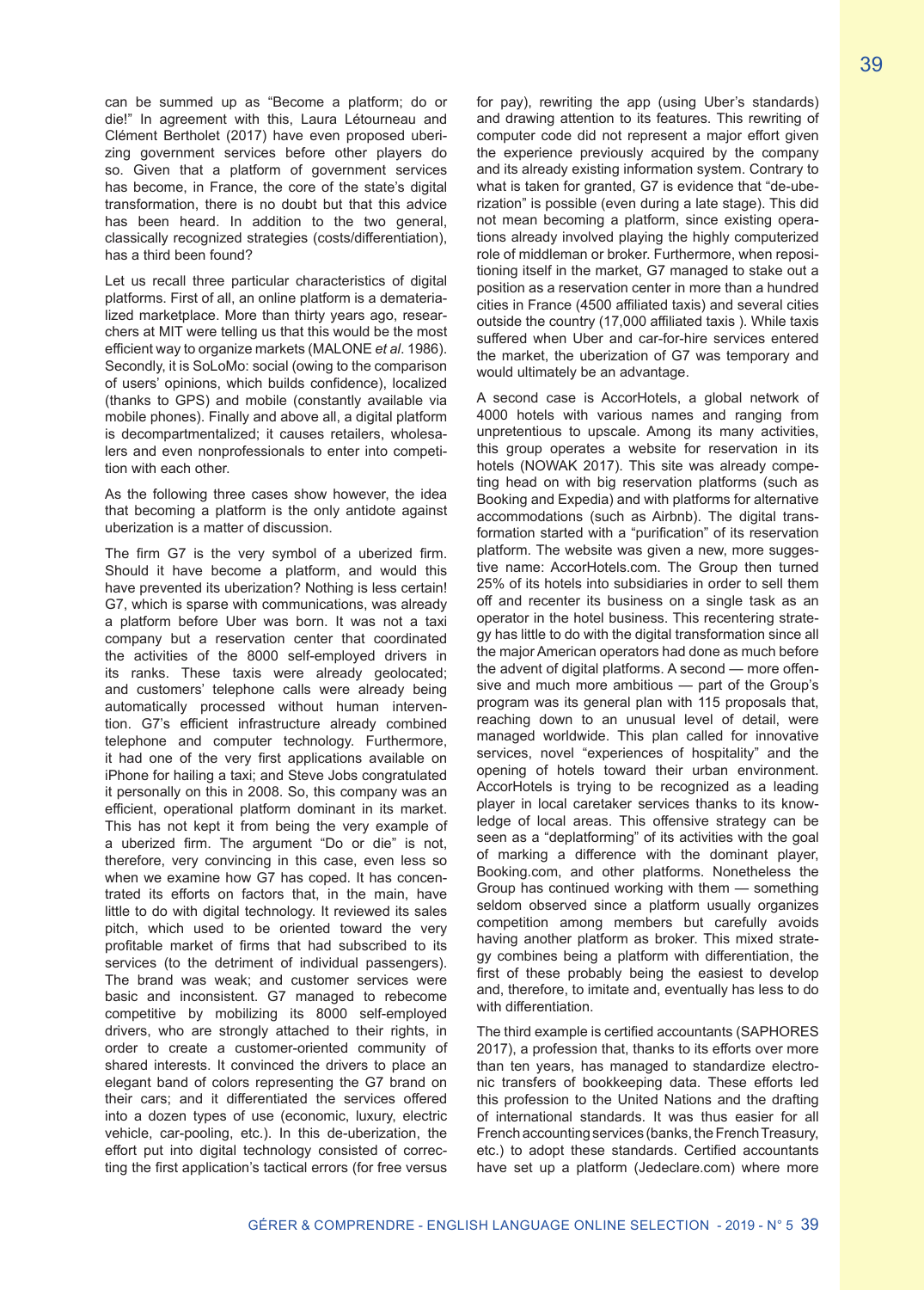than two million French firms upload and download information. The only problem is that this platform has not raised any income for its inventors, at least not yet. This example does not fit into the digital vulgate, which presents successful platforms as sources for generating considerable income.

Since a platform is a broker, an intermediary, if everyone sets up one, everyone will become an intermediary. What would be the sense of a world peopled with brokers but deserted by manufacturers? This question does not seem to bother digital pundits, even though industrialists in the panel were concerned with it. While highly aware of the platforms as a powerful business model, they had enough confidence in their ability to cope with the big platforms — under condition that competition not be skewed due to taxes and social regulations (different for platforms, as is the case in competition with amateurs without a professional status and with no constraints) and, too, that they organize their business so to be closer to customers and to attract and retain their full attention.

## Capturing the customer's attention: The mother of all battles?

Capturing the customer's attention is an ever increasing preoccupation. By facilitating the solicitation of customers and augmenting their choices, digital technology has fostered the war for attention theorized by Herbert Simon. In 2009, 18% of purchasers on Amazon had directly started their product search on the Amazon website or via Google, which immediately redirected them there. In 2016, this statistic reached 50%, a result that leaves little room for anyone else. Attention has been said to be the ultimate stake in the digital economy (BOULLIER 2016), a point that firms, in particular those that have advanced the farthest toward the digital transformation, them, have clearly understood.

Fortunately, the reality of business is much more often "multilocal" than global. Uber is not actually global; and not all cities interest it, whence the possibility of niche strategies. For instance, G7, a Parisian company that had trouble attracting members outside the greater Paris area, has announced its presence in more than a hundred cities elsewhere in France (4500 affiliated taxis), which represents half of its network in the Paris area. In addition, it is spreading to parts of Europe. The fear of Uber seems to be leading self-employed taxi drivers to rally around G7 to survive.

This point is of special interest to the traditional firms that, for a long time now, have organized complex processes in order to tap the potential of local markets and of market subsegments. They are already equipped to implement complex, multiple strategies embedded in each other. However it is complicated to pursue a combination of strategies adapted to the roughness of the fields of operations, and even more complicated to explain it in simple language. This is a source of recurrent criticism, both in- and outside the firm. The big online platforms, many of them in a single business, are champions of "blitzscaling"; they make promises to customers that are easy to understand. Will they be capable of devising a more complex business model so as to position themselves on market subsegments? This might be the key question in the quarrel between the "ancients and the moderns".

Casino provides a fitting example (BOURGOIS 2018). This giant among retail chains includes stores with traditionally recognized names (Casino, Monoprix, Franprix, etc.) in suburban or downtown areas, upscale or discount (such as Leader Price) as well as online businesses (Cdiscount, its online subsidiary) that are actually withstanding Amazon. It comes as no surprise to see the Casino Group form a partnership with Amazon; but it is more surprising to see Amazon in a partnership that is based on the very core of its own business activities: logistics. Since September 2018, the customers of Amazon Prime in Paris can do their online shopping and benefit from rapid delivery for free by Monoprix. Monoprix sees to the last-mile logistics for Amazon, the champion in all categories of logistics. This surprising success seems to reach beyond the most optimistic expectations. Amazon, which was having difficulty on this market, came to realize that it could tackle certain market segments by forming a partnership with another, better qualified firm, even in the fields of competence where it excels, such as logistics. Imagine how much attention must be paid to details in order to study the opportunities derived from such a partnership and the ways to make it last. Casino, a group with stores of varied sizes, is used to this sort of unstable situation, while Amazon is learning to cope. Does all this come at the cost of a change to its strategic culture?

## A technical infrastructure platform: An idea too evident?

A business platform model does not seem appropriate in all situations. Might this not also be said of the technology related to the concept of an "online platform"? To make business grow, in particular when the intent is to extend the company's scope of action, it is necessary to know your customers and, therefore, to have relevant, fresh, full, coherent data on them.

As Yves Caseau (2016) has pointed out, firms have long considered computer technology to lie outside their core business and, as a consequence, have subcontracted many information system activities; but this situation is now changing. According to this representative of AXA, all firms have to become software companies for a very simple reason: the ability to bring an innovation fast to the market now directly depends on the ability to code, either because the code is integrated in the innovation or because it is essential to the very process of placing a product on the market. The ability to produce an ongoing flow of software code in collaboration with other players in- and outside the firm means setting up a joint "vessel" — for want of a better word, a "technical infrastructure platform".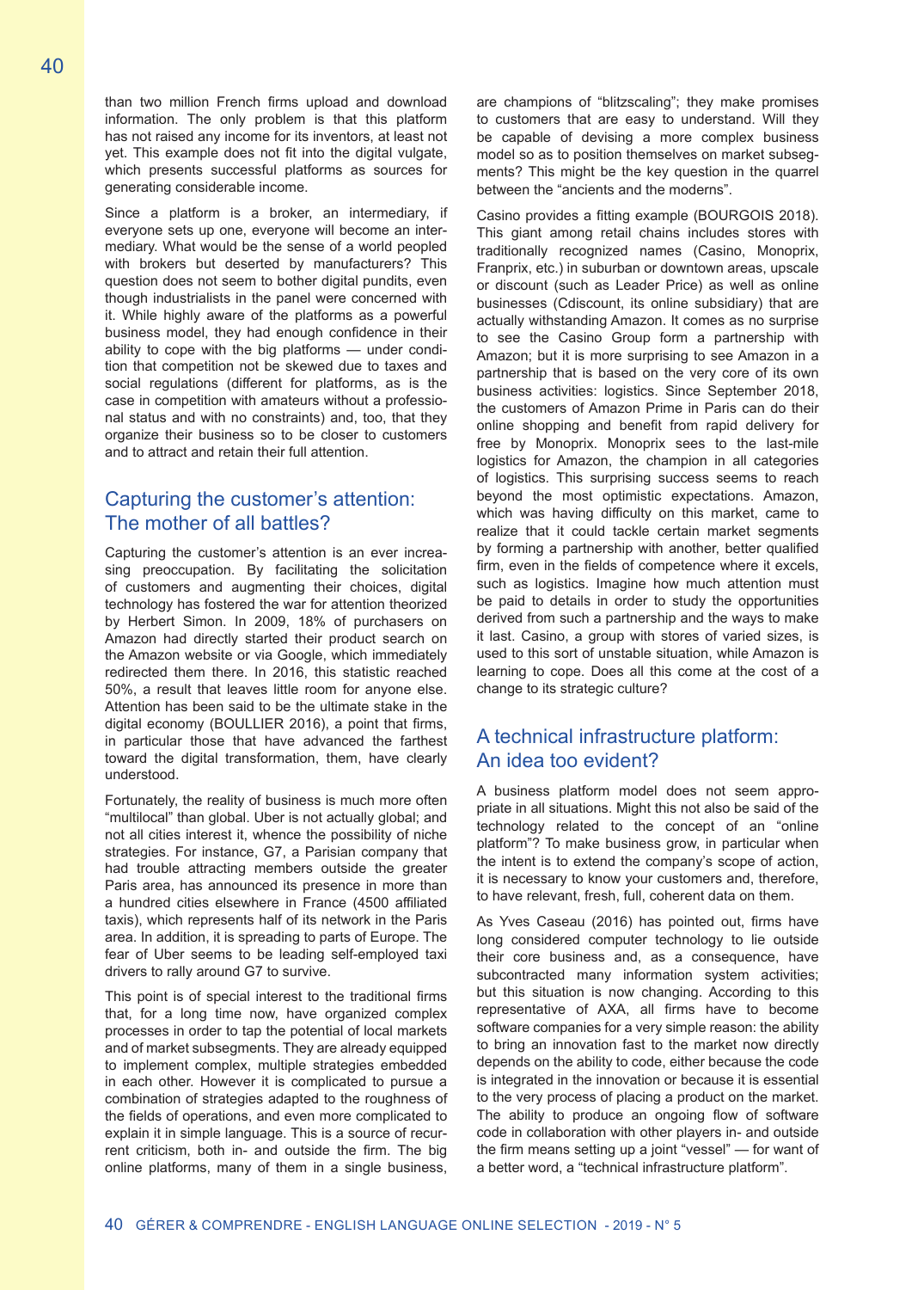According to Alexandre Ricard, a firm absolutely has to have available consolidated data to expand the scope of its business to customers (RICARD & MCCAHON 2017). There is no doubt that it must strongly centralize these data. But how to proceed in a traditionally decentralized group? For Ricard, the solution is to use a cloud as a platform (technical infrastructure) where customer data are concentrated. He thus signed a contract with a specialist in this field, Salesforce, an American company. This argument is identical to the one used at the turn of the century to convince firms to adopt enterprise application software (EAS) for resource planning.

While questions can be asked about the need to turn a business into a platform, it seems inevitable and obvious that a platform has to be set up for the technical infrastructure. All reports say as much. Schmidt Group, which sells custom-made kitchens, naturally tends to sees itself as an expert in logistics who assembles elements furnished by its partners and suppliers (LEITZGEN 2016). The technical infrastructure underlying these movements or flows is essential to its performance. Lippi set up permanent interconnections between all its personnel via Google+. In all cases reported, coping with the digital transformation soon became complicated if the firm lacked a minimal technical infrastructure, one more or less resembling a platform. The modernization efforts made by the public administration (PEZZIARDI & VERDIER 2016) have also implicated it in developing such a platform, a technical infrastructure built around open data, APIs and freeware.

A new frontier in digital technology is now opening before us. How to manage the mix of the physical world with the digital realm through a customer's "phygital" experiences, which profit from the best of both. The Casino Group recently launched a phygital experiment by installing Cdiscount "corners" in a few suburban Casino hypermarket stores. Customers thus benefit from the advantages of online purchases and neighborhood services: on the one hand, an infinite choice at the lowest prices and, on the other hand, the advice of the Casino salespersons assigned to these new spaces, where certain products in demonstration can be tried out and touched (DESHAYES 2019a). This experiment has been very successful, but it was necessary to establish communications between the information systems of these two businesses, which had nothing in common and have to remain operational in their respective fields. Bridges had to be built fast. The solution settled upon involved a platform of specialized software for connecting the two systems.

The recourse to a sort of technical platform seems necessary, but the devil is in the details. In fact, the technological principles to be used vary and are barely compatible with each other. Furthermore, they might hide quite different interests, whether in- or outside the firm. How to be sure that firms are sufficiently aware of the issues in terms of power? Or that they put in enough effort to work out a shared view of difficulties so as to attain the expected results? The popularity of the word "platform" might have a devious effect, by making us believe that everyone agrees on the target and on the way to reach it whereas too few options or features have been worked out in detail (DESHAYES 2019b).

#### Which strategy for the platform era?

This topic of online platforms has not yet been exhausted. If becoming a platform, as some pundits advocate, is not a viable strategy for all firms, what are the alternatives in terms of strategy? To compete with the new rulers of the world, many firms prefer strategies that reflect a probably more pragmatic approach. These ASTUTE players pledge a form of allegiance, tacit or explicit, to the new rulers and thus avoid direct confrontation. In contrast, other businesses accept to share with the platforms and become partners; while still others, CLIENTS, simply seek to protect their own positions by paying the new rulers. Figure 1 presents these various approaches.



Figure 1: Corporate strategies for coping with dominant newcomers (online platforms)

The ASTUTE, like Webedia or Ooreka, eat high off the hog, since they produce contents for the purpose of ranking firms at the top of search findings, in particular on Google. Once capturing the attention of cybernauts, they resell advertising on their own pages to other firms. Their strategy is to gather the crumbs that fall from the tables of the wealthy lords of the Web, crumbs enough for them to thrive with two-digit growth rates. The only disadvantage: the platforms are no fools. Every eighteen months, they modify their algorithms to deal out a new hand of cards and keep these clever players from installing their image in the minds of cybernauts. The value of a French unicorn, Criteo, dropped 28% in two hours of trading on the stock market simply because Apple, by changing its algorithms, forced the company to overhaul its business plan. Véronique Morali (2016) explained how hard it was to put up with so much stress. The company's needs in terms of skills could not be assessed, nor could business models be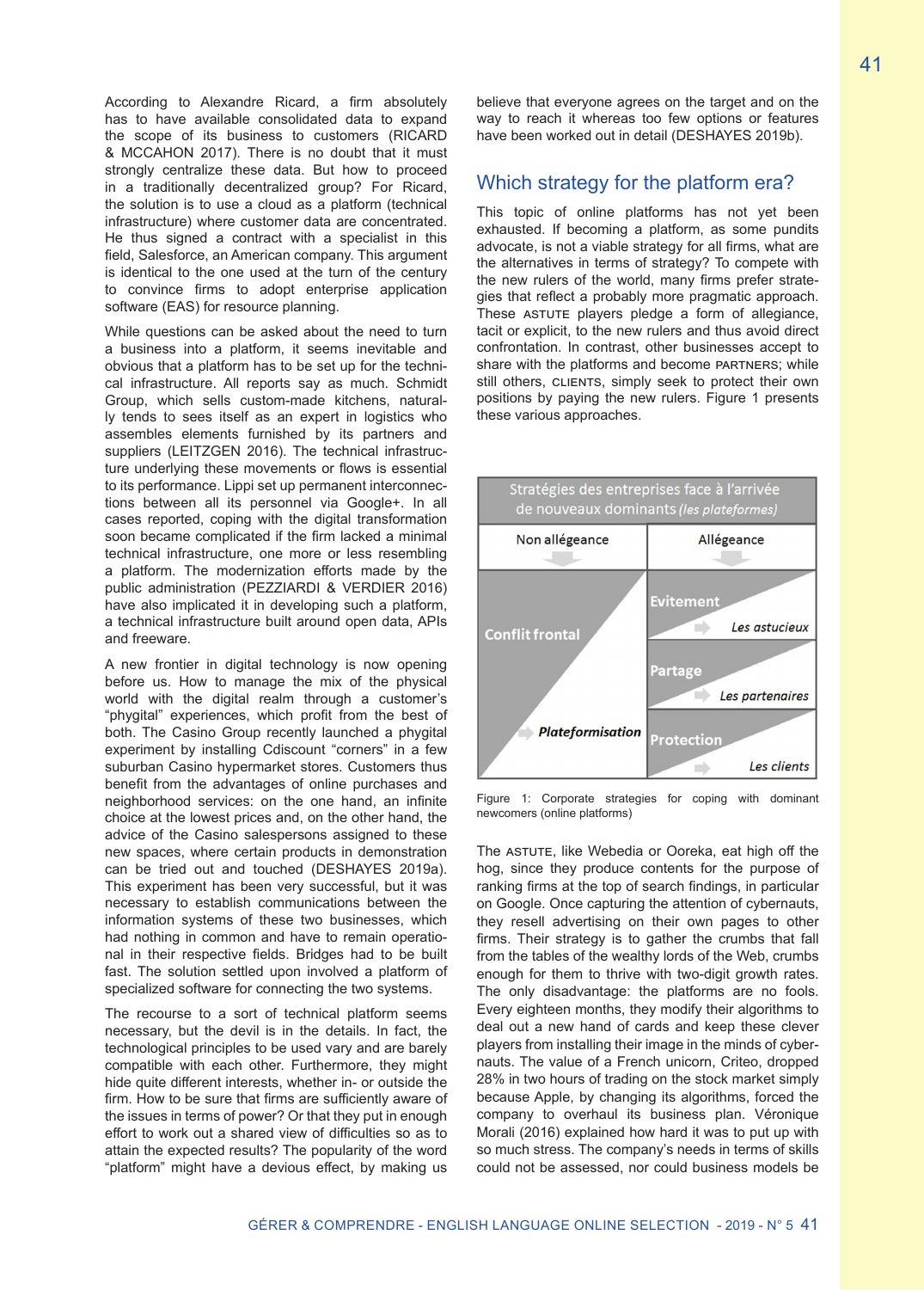designed for six months down the road. The solution? Powerful contents and extreme agility in both skills and strategies.

Partners, like SoLocal, AccorHotels and Casino, are too big to live on crumbs. They have chosen to enter into a compromise with platforms bigger than themselves. Owing to their strong (often local) positions in the physical world, they negotiate partnerships with the big platforms. These partnerships are grounded on a balance of power, which the platforms will try to erode. Pages Jaunes initially held a strong position based on its field network of a thousand salespeople. In parallel to its partnership with Solocal, Google is trying to establish a local presence with the help of other partners — a threat to Solocal's strong hold.

Clients, like the Schmidt Group or Pernod Ricard, try to improve their online visibility through purchasing advertising spaces, keywords, etc. What threatens them is, quite simply, inflated prices. When a keyword attracts attention, bidding shoots up. For instance, a keyword bought at 40 cents a click two years ago is now worth four euros. An extreme case: the keyword *SOS-Plombier-Paris* is now worth 40 euros on weekends. At stake for these clients is to invest enough in contents so that they are sure references that the platforms have to list correctly without being able to force them to make the highest bid during auctions.

A control over social marketing and programming is, it turns out, the key to success (DESHAYES 2014). After having centralized its data and improved its knowledge of customers, Pernod Ricard's strategy was to no longer let out to communication agencies the procurement of advertising spaces and keywords. It was determined to exercise in house a control over marketing skills, the creation of contents, data analytics and the purchase of advertising spaces.

Whatever the positions adopted, firms all have to learn to swim among sharks. Platforms are on the alert to grab a valuable position, especially if it is held by one of their partners. Besides position-based strategies, there are, therefore, movement-based strategies (agility) a sort of asymmetric coopetition with the overbearing players on the other side. Competition has grown in intensity; it is massive and generalized. Maurice Lévy (2014) said that he only met bosses who were afraid of being uberized. In the past, market barriers served to generate excessive margins that allowed for reinvestment in riskier activities. This situation is now vanishing. All markets are now lastingly driven by extreme competition. Traditional corporate managers are, understandably, ill at ease, since they have to keep swimming among the sharks. This menace has apparently reinforced, in many firms, their resolve to control and "insource" certain skills and domains of competence that are not pat of their core business. This contrasts with the subcontracting and outsourcing policies hyped during the 1990s.

## Know thy customers: Behind all sorts of screens?

When a firm sells its products to distributors, it knows nothing about end users. The distributer forms a sort of screen between it and its customers. Digital technology offers all manufacturers the opportunity to get to know the consumers of their products via social networks, online communities, and the data gathered on purchases and uses. The manufacturer can thus skirt around distributors without upsetting them, this point being much more important to small firms like Lippi than to big groups like Pernod Ricard.

During each campaign for promoting its 70 brand names, Pernod Ricard used to hire an advertising agency to bring a sample of consumers together in focus groups, have them test various scenarios or concepts, and gather the consumers' opinions, all this part of a process for making the right choices. With the customer information accumulated thanks to digital technology, Pernod Ricard, now persuaded that it knows its customers better, has done away with focus groups.

The brand is also an essential element in a digital approach, as the shift is made from advertising to a plebiscite (DESHAYES 2014). On social networks, there is talk about contents, communities, even interactions with customers. Glenlivet, a brand of whiskey belonging to Pernod Ricard, made three special brews, each using a specific blend. The thousands of "followers" fond of whiskey were asked to come test these brews during events organized in their vicinity and post their comments on the social networks. Mustering the community of customers around a brand helps to strengthen bonds across the screens set up by distributors, search engines or, tomorrow, conversational robots like Amazon's Alexa.

Creating contents is definitely now an indispensable task that should be performed, at least partly, in house. It weighs heavily on budgets, especially in small and medium-sized firms (DESHAYES 2019b).

#### Conclusion: Back to strategy-making

One of the lessons drawn from analyzing these twenty reports is that corporate leaders are now directly involved in major maneuvers in the digital realm. During the debates organized at the École de Paris du Management in small groups behind closed doors, these leaders talked about their practices with regard to matters that used to be considered "technical". Their involvement in the digital transformation was confirmed by Marylise Léon from the CFDT (2017). The strategies they presented were quite unusual, subtler than the vague solutions mouthed by the many consultants and pundits who wield influence in the digital realm. This is evidence that these firms, which have advanced to cope with the digital transformation, have given thought to strategy-making.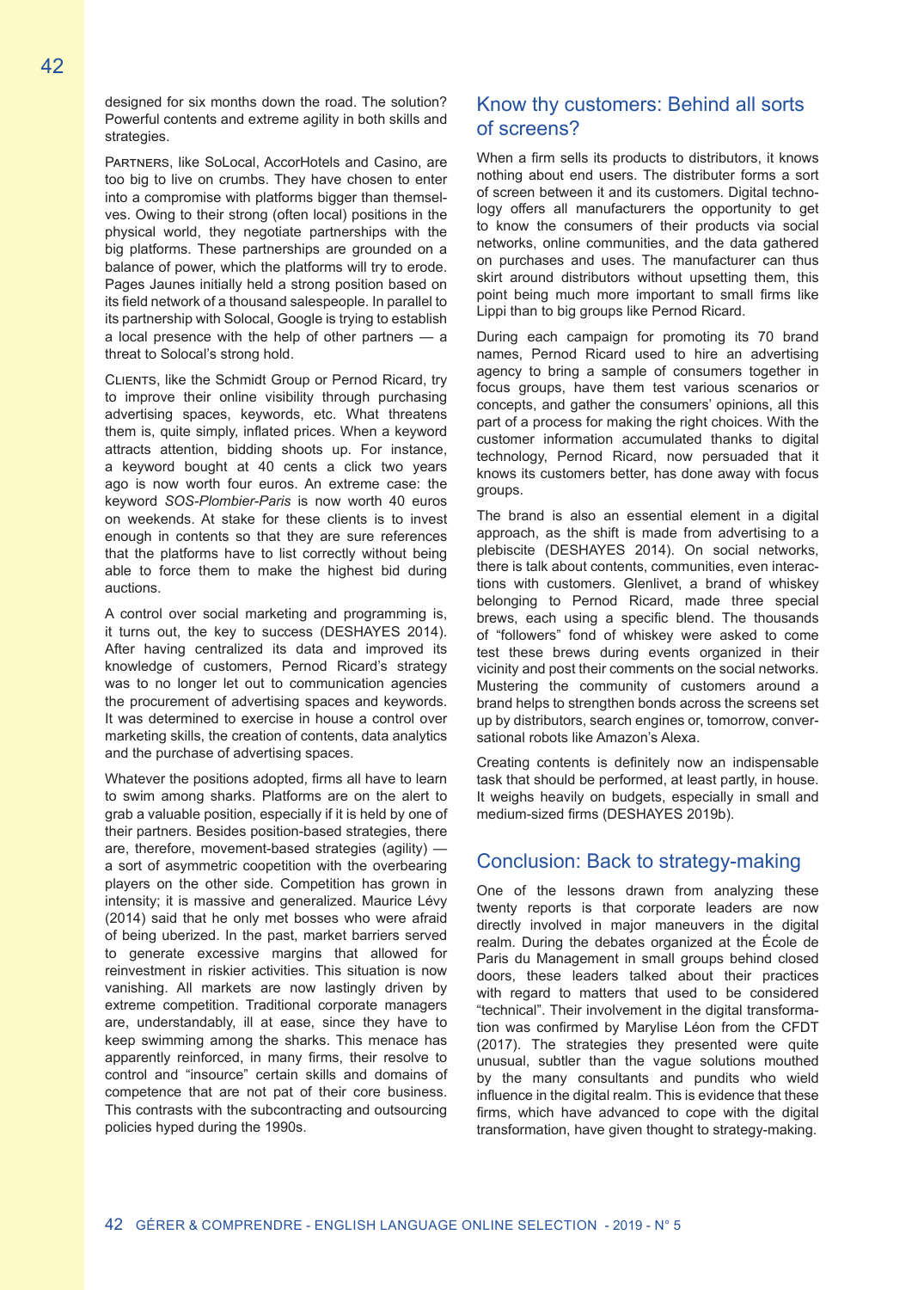This finding is not to be taken for granted after the decline for more than two decades in strategic thinking (BAUMARD 2014). This trend did not spare firms, where anything resembling a strategy seemed invariably turned toward globalization, standardization, massive outsourcing and so-called "good practices" regardless of the firm, its sector, environment or competitors — a heresy. Nowadays the focus has shifted to innovation, the customer experience, new business models and repositioning in order to cope with the new dominant players. This mimesis in strategy-making is ebbing in favor of the difficult, laborious tasks of introspection and projection, a prerequisite for drafting a strategy that is truly original, a criterion for judging its quality. This shift signals a break.

It would, therefore, be wiser to use the plural and talk about "digital transformations". This might help keep us from thinking that there is only one method or one tool for coping. The plural form has the advantage of suggesting that we stand back from the theory of managerial fashions (or modes) in the sense of Midler (1986) and of Abrahamson and Fairchild (1999). In effect, these twenty firms, already engaged in the digital transformation, do not answer to the criteria used by these authors. First of all, what is at stake is not a management tool as such but rather a (very imprecise) goal to be reached. Secondly, this phenomenon is not transitional but has lasted, under various names, since the simultaneous advent of the Web and mobile telephones more than twenty years ago. Thirdly, and independently of the twenty firms studied herein, 100% of firms now claim to have started their digital transformation. This claim does not, however, correspond to a major characteristic of fashions, namely that the first to adopt a fashion starts to give it up when the masses start following it. Finally, and once and for all, the corporate strategies studied herein are much more elaborate than what the digital vulgate has suggested. This is evidence that strategies are being customized, if only in the rhetoric or discourses, evidence that does not conform to the standards typical of fashion victims.

Far from being fashion victims, some managers are, as the literature has shown, using popular tools cynically or pragmatically, without any illusion about their efficiency, in order to rally around a common set of specifications the staff (GILL & WHITTLE 1993) or stakeholders, including shareholders (STAW & EPSTEIN 2000). This use of "management fashions" by corporate leaders is more political than operational, as we can see when leaders brandish the digital transformation like a standard for mustering forces or as a symbol of protection.

The digital transformation has been continuously advancing for two decades now. It has ultimately been used as a self-evident symbol of continuity, a link between past and future. The king's standard rallies troops, both his own and those of allies who march under their own banners, and, too, the mercenaries in his pay. In the cases under discussion, the firm can be seen like a greater corporate area encompassing its ecosystem. Raising the standard of the digital transformation is crucial for reassuring the troops and mustering support in the financial markets. Some big French groups have recently sought to raise billions in order to speed up their "digital transformation". This signal to the market has been well received! Not only do investors expect strong resolve on this topic, but also they do not tend to look closely at a firm's plans and characteristics. Besides, the CEO does not want to say much about them — CEOs, like politicians, are disappointing when they announce too little. For them, these billions are no more binding than a promise made by a politician. They fall into a huge bag that, given the wide-range and imprecision of the phrase "digital transformation", can cover almost any corporate expenditure. Even the concept of an investment seems relative, a matter of convention.

Like the "energy transition", the digital transformation (or transition) tends to serve as a standard for management to raise. CEOs brandish it to tap important resources and ward off, at least for a while, criticism. It is not certain that they are all convinced about the actual effectiveness of hackathons, bootcamps, design thinking, flex offices, agile methods and organizational agility in general. Nonetheless, they do not hesitate to bring these topics under the protection of the standard they bear. What is the goal? To sustain an impetus, in- and outside the firm, an energy to be tapped while the demanding, difficult work of introspection is having an effect. After all, business has to carry on during this process. As a symbol of stability, the standard thus raised is a source of legitimacy for the leader. This has another political advantage for managers. In effect, this standard — by waving in the same way over various operations in the digital transformation — blurs the glaring contrast between current management fashions (agility, collaboration, innovation, customer experience, platforms, data centralization, artificial intelligence, etc.) and those of the recent past (value creation, performance, governance, core business activities, management by objectives, business processes, scorecards, cost-cutting, etc.). Yesterday's fashions will never be evaluated, and no one will mind that. The standard of the digital transformation is not unrelated to making this shift gradually and painlessly.

This political usage might ultimately place the digital transformation in the category of managerial fashions in a broader sense, inside (GILL & WHITTLE 1993) or outside (STAW & EPSTEIN 2000) the firm. However it must not be shut up in that category, since it is apparently a very useful key of interpretation for the firms that sincerely want to try to understand how the world is evolving and to adapt to new social and societal aspirations in order to find therein a source for their sustainable development.

Those who wave the standard of the digital transformation only as a political flag risk being unequipped to cope once the time saved (after taking account of all the time wasted in pursuing fashions such as artificial intelligence or blockchains pursuits poorly controlled and poorly articulated with a strategy) reveals to everyone the lack of depth of the transformation actually accomplished. Solocal is of